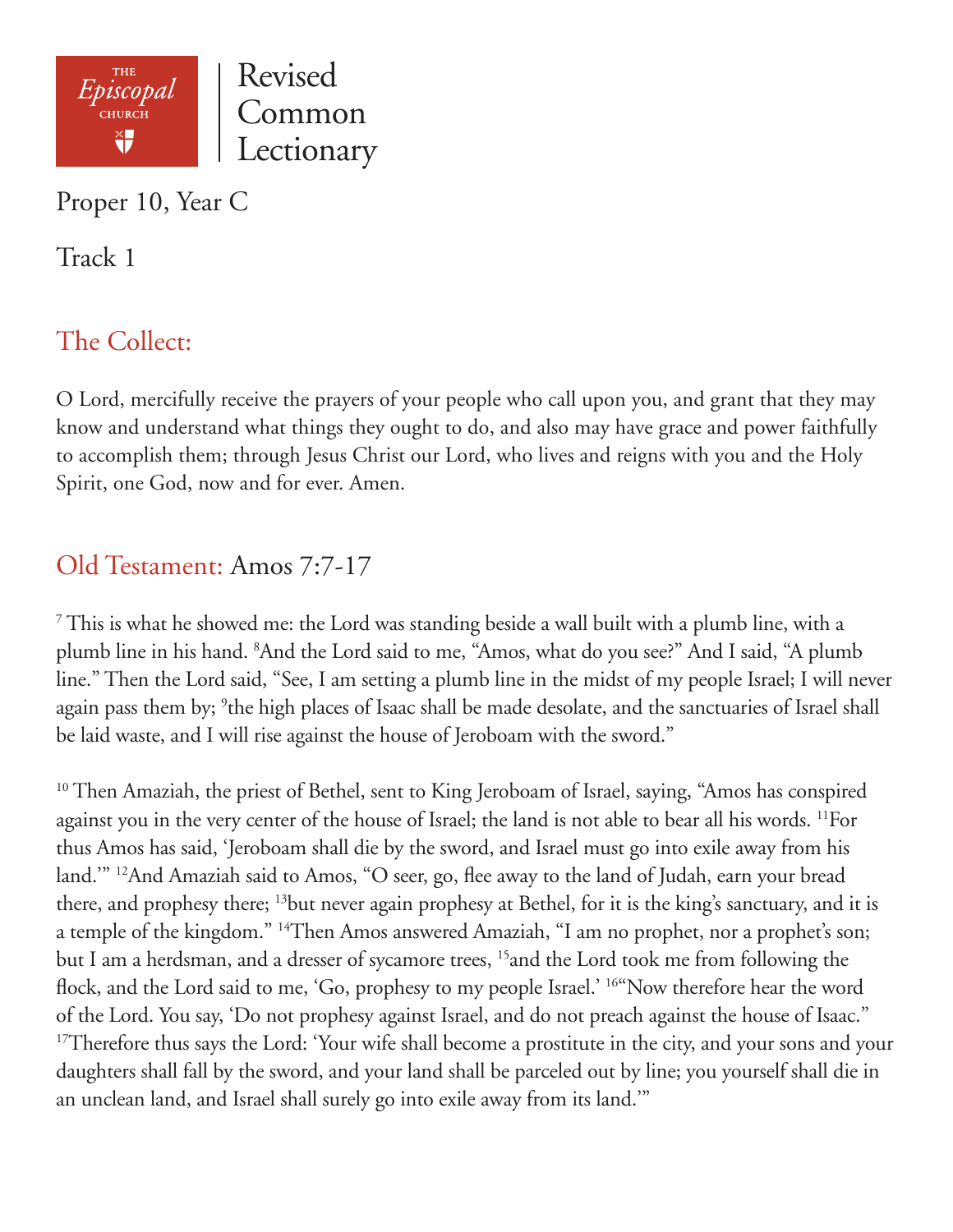### Psalm: Psalm 82

<sup>1</sup> God takes his stand in the council of heaven;  $^*$  he gives judgment in the midst of the gods: 2 "How long will you judge unjustly, \* and show favor to the wicked? <sup>3</sup> Save the weak and the orphan;  $*$  defend the humble and needy;  $^4$  Rescue the weak and the poor;  $^\ast$  deliver them from the power of the wicked. <sup>5</sup> They do not know, neither do they understand; they go about in darkness; \* all the foundations of the earth are shaken.  $^6$  Now I say to you, 'You are gods,  $^\ast$  and all of you children of the Most High; 7 Nevertheless, you shall die like mortals, \* and fall like any prince.'" 8 Arise, O God, and rule the earth, \* for you shall take all nations for your own.

### Epistle: Colossians 1:1-14

<sup>1</sup> Paul, an apostle of Christ Jesus by the will of God, and Timothy our brother, <sup>2</sup>To the saints and faithful brothers and sisters in Christ in Colossae: Grace to you and peace from God our Father.

 $3$  In our prayers for you we always thank God, the Father of our Lord Jesus Christ,  $4$ for we have heard of your faith in Christ Jesus and of the love that you have for all the saints, <sup>5</sup>because of the hope laid up for you in heaven. You have heard of this hope before in the word of the truth, the gospel <sup>6</sup>that has come to you. Just as it is bearing fruit and growing in the whole world, so it has been bearing fruit among yourselves from the day you heard it and truly comprehended the grace of God. 7 This you learned from Epaphras, our beloved fellow servant. He is a faithful minister of Christ on your behalf, <sup>8</sup>and he has made known to us your love in the Spirit.

9 For this reason, since the day we heard it, we have not ceased praying for you and asking that you may be filled with the knowledge of God's will in all spiritual wisdom and understanding, <sup>10</sup>so that you may lead lives worthy of the Lord, fully pleasing to him, as you bear fruit in every good work and as you grow in the knowledge of God. 11May you be made strong with all the strength that comes from his glorious power, and may you be prepared to endure everything with patience, while joyfully